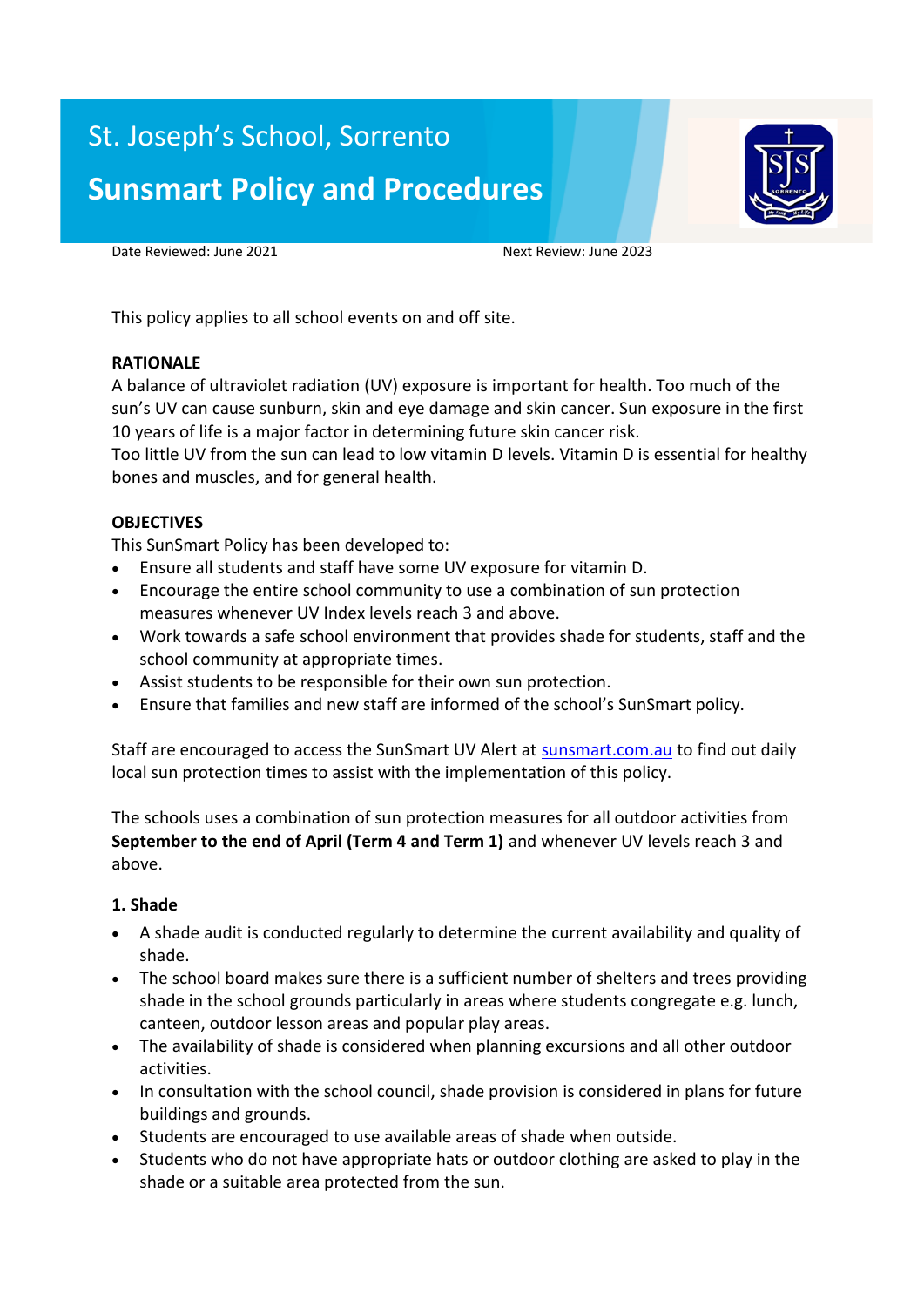# **2. Clothing**

 Sun protective clothing is included in our school uniform / dress code and sports uniform. School clothing is cool, loose fitting and made of densely woven fabric. It includes shirts with collars and elbow length sleeves, longer style dresses and shorts and the encouragement of rash vests or t-shirts for outdoor swimming such as beach days.

## **3. Hats**

**All** students and staff are required to wear hats that protect their face, neck and ears, i.e. legionnaire, broad brimmed or bucket hats, whenever they are outside. Baseball or peak caps are not considered a suitable alternative.

## **4. Sunglasses [OPTIONAL]**

 Students and staff are encouraged to wear close fitting, wrap-around sunglasses that meet the Australian Standard 1067 (Sunglasses: Category 2, 3 or 4) and cover as much of the eye area as possible.

# **5. Sunscreen**

 Students must provide their own SPF 30+ or higher broad spectrum, water resistant sunscreen. This is included on the school's booklist each year.

# *AND / OR*

- The school supplies SPF 30+ or higher broad spectrum, water resistant sunscreen for staff and student's use (sports shed, first aid kit and classrooms).
- Sunscreen is applied at least 20 minutes (where possible) before going outdoors and reapplied every two hours if outdoors.
- Strategies are in place to remind students to apply sunscreen before going outdoors (e.g. reminder notices, sunscreen monitors, sunscreen buddies).
- With parental consent, students with naturally very dark skin are not required to wear sunscreen to help with vitamin D requirements.

# **Staff OHS and Role modelling**

As part of OHS UV risk controls and role-modelling, when the UV is 3 and above staff:

- wear sun protective hats, clothing and sunglasses when outside
- apply SPF 30+ or higher broad spectrum, water resistant sunscreen
- seek shade whenever possible

Families and visitors are encouraged to use a combination of sun protection measures (sun protective clothing and hats, sunglasses, sunscreen and shade) when participating in and attending outdoor school activities.

## **Curriculum**

- Programs on skin cancer prevention and vitamin D are included in the curriculum for all year levels.
- SunSmart behaviour is regularly reinforced and promoted to the whole school community through newsletters, school homepage, parent meetings, staff meetings, school assemblies, student and teacher activities and on student enrolment.

#### **Review**